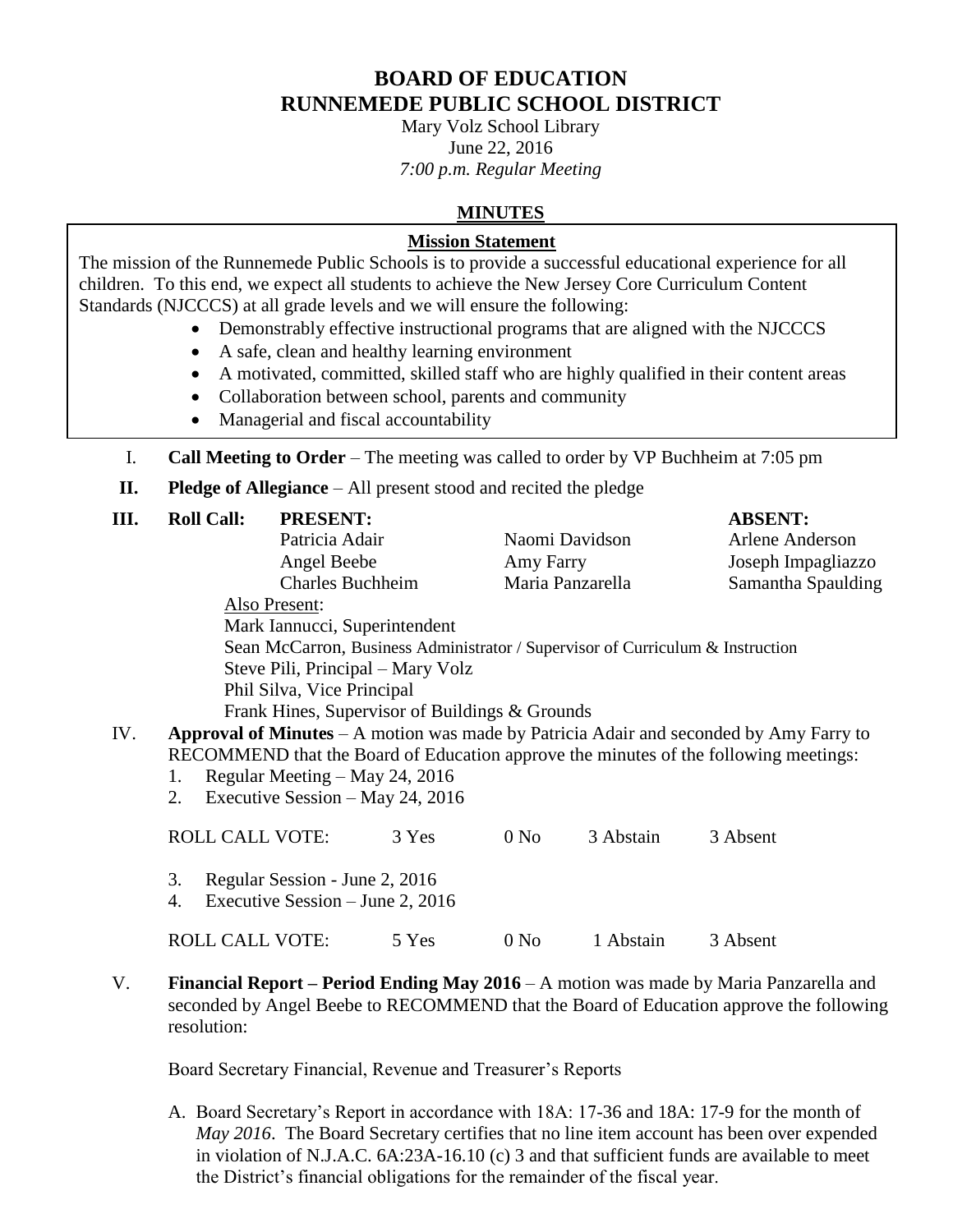- B. Treasurer's Report in accordance with 18A:17-36 and 18A:17-9 for the month of *May 2016.* The Treasurer's and Secretary's report are in agreement for the month of *May* 2016.
- C. Board Secretary in accordance with N.J.A.C. 6A:23A-16.10 (c) 2 certifies that there are no changes in anticipated revenue amounts or revenue sources.
- D. Board of Education Certification pursuant to N.J.A.C. 6A:23A-16.10 (c) 4, we certify that after review of the secretary's monthly financial report (appropriations section) and upon consultation with the appropriate District officials, that to the best of our knowledge no major accounts or funds have been over expended in violation of N.J.A.C. 6A:23A-16.10 (b) and that sufficient funds are available to meet the District's financial obligations for the remainder of the fiscal year.

| <b>Business Administrator</b> |       |      | June 22, 2016<br>Date |          |
|-------------------------------|-------|------|-----------------------|----------|
| ROLL CALL VOTE:               | 6 Yes | ) No | 0 Abstain             | 3 Absent |

- **VI. Presentations –** *Certified Board Member Award – Patricia Adair, HIB Presentation HIB Presentation for 2015-2016*
- **VII. Correspondence-** NONE
- **VIII**. **Recognition of Citizens - Public Comments on Agenda Items Only** John Schmidt asked a question whether committee meetings were open to the public under Open Public Meetings Act
	- **IX. Secretary / Curriculum Report** Dr. McCarron presented his report as Board Secretary / Supervisor of Curriculum.
	- **X**. **Superintendent's Report** Mr. Iannucci discussed graduation, summer rec., ESY, and middle school technology

## **XI**. **Principals' Reports**

A. Fire and Security Drills to date were conducted as follows:

| <b>SCHOOL</b>  | <b>TYPE OF DRILL</b> | <b>DATES</b>  | <b>DURATION</b>    |
|----------------|----------------------|---------------|--------------------|
| <b>BINGHAM</b> | Fire Drill           | June 13, 2016 | 3 minutes          |
|                | Shelter in Place     | June 9, 2016  | 3 minutes          |
| <b>DOWNING</b> | Fire Drill           | June 13, 2016 | 3 minutes          |
|                | Shelter in Place     | June 8, 2016  | 3 minutes          |
| <b>VOLZ</b>    | Fire Drill           | June 6, 2016  | 3 minutes 1 second |
|                | Lockdown             | June 14, 2016 | 3 minutes          |

| <b>Bus Evacuation</b> |              |                    |                                      |       |                 |
|-----------------------|--------------|--------------------|--------------------------------------|-------|-----------------|
| School                | Date         | <b>Time of Day</b> | Location                             | Route | <b>Duration</b> |
| <b>BINGHAM</b>        | June 2, 2016 | $7:45$ AM          | $1st$ Ave. Driveway                  | $R-2$ | 2 minutes       |
| <b>DOWNING</b>        | June 2, 2016 | $3:20$ PM          | $3rd$ Ave.                           | $R-2$ | $min. 58$ sec.  |
| VOLZ                  | June 2, 2016 | $7:40 \text{ AM}$  | Front of School 3 <sup>rd</sup> Ave. | $R-1$ | 2 minutes       |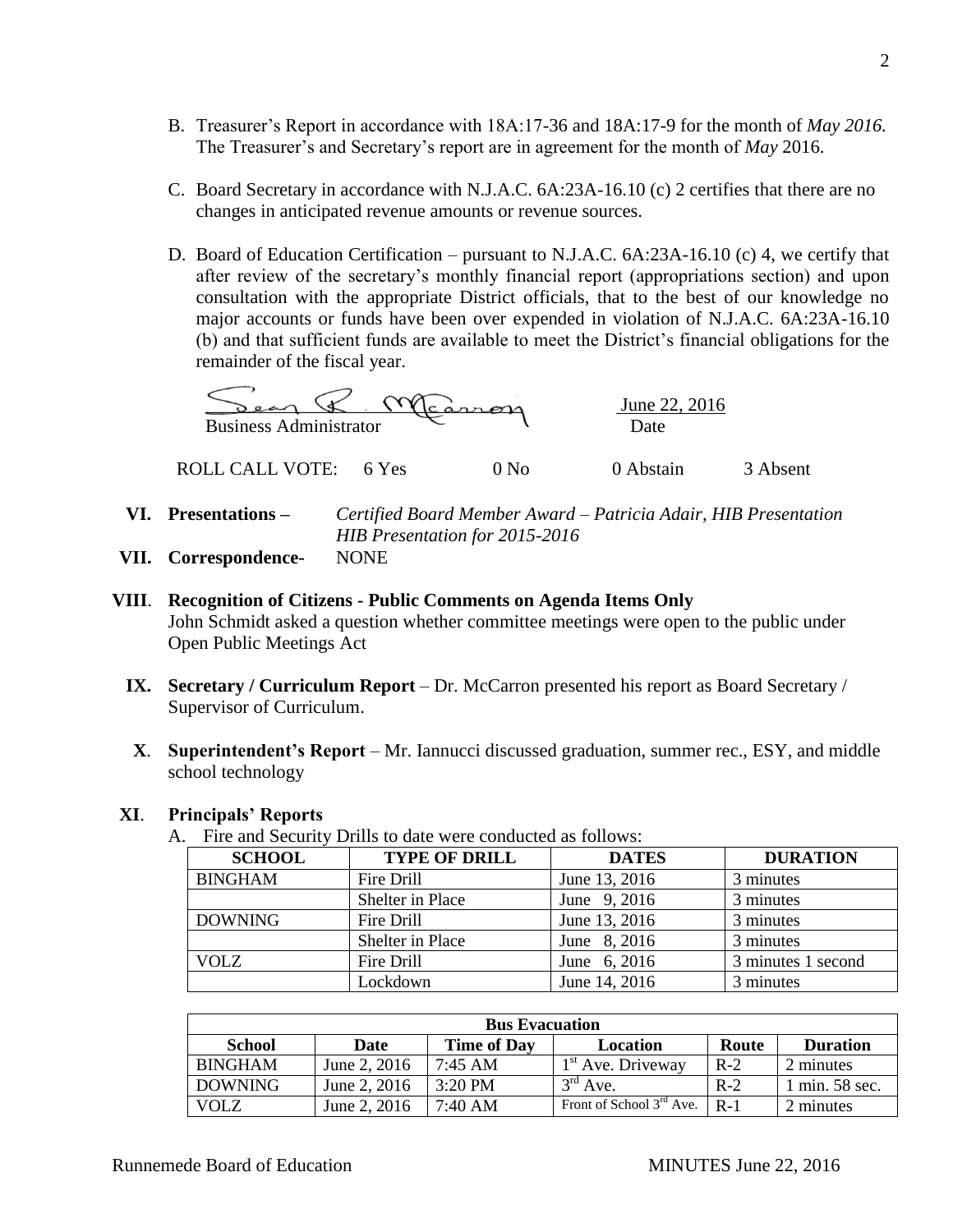- B. Nurse's Report
- C. Buildings and Grounds Report
- D. Special Education Report

## **XII. Other Reports**

- A. PTA Report No Report Ms. Panzarella thanked the PTA for all of their help with the  $8<sup>th</sup>$ grade dance.
- B. Committee Reports
	- Camden County Educational Services Commission NONE
	- NJSBA Report NONE
	- Black Horse Pike Regional School District NONE
	- Negotiations NONE
	- Planning and Zoning Mr. Buchheim shared plans for 7-11 turning into an urgent care during Spring 2017
- **XIII. Unfinished Business** None
- **XIV**. **Executive Session - student, personnel, legal, or contractual matters –** Executive session was skipped at this time.

#### **XV. New Business**

- A. **PROPERTY & TRANSPORTATION** A motion was made by Maria Panzarella and seconded by Patricia Adair to Approve the following on the recommendation of the Superintendent:
	- 1. Facility Use

2. Field Trips

| FACILITY                     | USER       | <b>PURPOSE</b>    | <b>DATE</b> | TIME                               |
|------------------------------|------------|-------------------|-------------|------------------------------------|
| Volz School APR/ Art Rm/     | Borough of | Summer Recreation | $6/27/16$ - | $12:00 \text{pm} - 3:00 \text{pm}$ |
| Computer Lab/Library / Field | Runnemede  | Program           | 8/5/16      |                                    |

| <b>Location</b>      | <b>Purpose</b> | Date   | <b>Students</b>                                         | <b>Advisor</b>   | <b>Transportation</b>                                              |
|----------------------|----------------|--------|---------------------------------------------------------|------------------|--------------------------------------------------------------------|
| Aline Bingham School | Field Day      | 6/2/16 | <b>Grace Downing</b><br>$2nd$ & 3 <sup>rd</sup> graders | Kaitlin Taraschi | Walking $Trip - crossing$ guards<br>will be on duty for this trip. |
|                      |                |        |                                                         |                  |                                                                    |
| Aline Bingham School | Field Day      | 6/3/16 | <b>Grace Downing</b>                                    | Kaitlin Taraschi | Walking $Trip - crossing$ guards                                   |
|                      |                |        | Kindergarten & $1st$                                    |                  | will be on duty for this trip.                                     |
|                      |                |        | graders                                                 |                  |                                                                    |

- 3. McGough Bus Company for ESY 2016 student transport. One bus @ \$259.00 per day x 19 days = total: \$4,921.00, from June 27, 2016 through July 28, 2016.
- 4. Runnemede Bus for ESY 2016 student transport from June 27, 2016 through July 28, 2016.

|  | ROLL CALL VOTE: | 6 Yes | 0 N <sub>0</sub> | 0 Abstain | 3 Absent |
|--|-----------------|-------|------------------|-----------|----------|
|--|-----------------|-------|------------------|-----------|----------|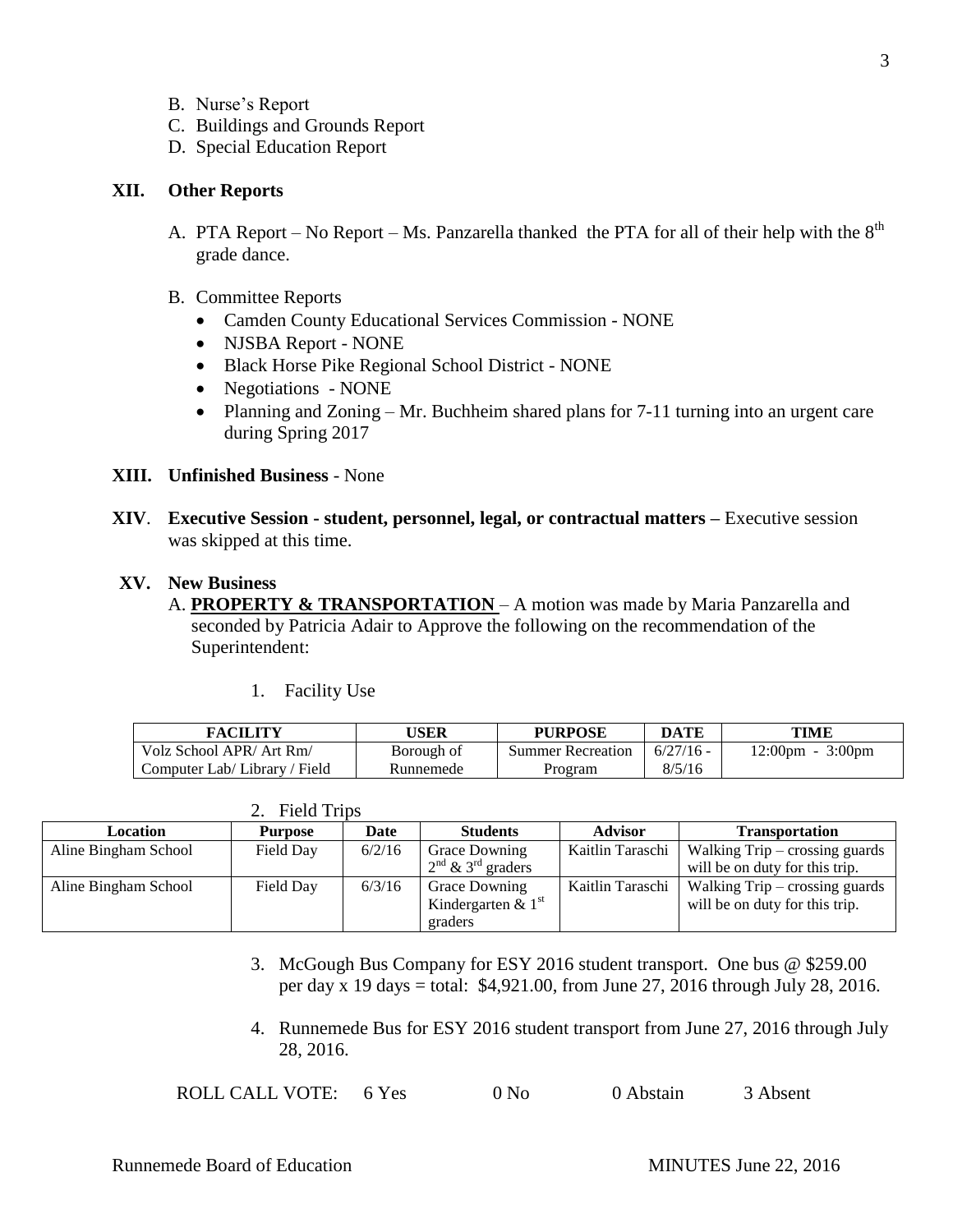**B. PERSONNEL** – A motion was made by Maria Panzarella and seconded by Patricia Adair to approve the following on the recommendation of the Superintendent:

During initial discussion it was decided that the board needed to go into executive session to discuss the Superintendent's contract:

A motion was made by Maria Panzarella and seconded by Amy Farry to table the motion to open PERSONNEL.

**Executive Session - student, personnel, legal, or contractual matters** – A motion was made by Angel Beebe and seconded by Patricia Adair to open executive session at 7:35 pm.

## **RESOLUTION**

**WHEREAS,** while the Sen. Byron M. Baer Open Public Meetings Act (N.J.S.A. 10:4-12 et seq.) requires all meetings of the Runnemede School District, Board of Education to be held in public, N.J.S.A. 10:4-12(b) sets forth nine types of matters that may lawfully be discussed in Executive Session," i.e. without the public being permitted to attend; and

**WHEREAS,** the Runnemede Public School District, Board of Education has deemed it necessary to go into closed session to discuss certain matters which are exempted from the Public; and

**WHEREAS,** the nine exceptions to public meetings set forth in N.J.S.A. 10:4-12(b) are listed below, and next to each exception is a box within which the number of issues to be privately discussed that fall within that exception shall be written, and after each exception is a space where additional information that will disclose as much information about the decision as possible without undermining the purpose of the exception shall be written.

**NOW, THEREFORE, BE IT RESOLVED** that the Runnemede Public School District, Board of Education will go into closed session for the following reason(s) as outlined in N.J.S.A. 10:4-12(b):

 X Any collective bargaining agreement, or the terms and conditions of which are proposed for inclusion in any collective bargaining agreement, including the negotiation of terms and conditions with employees or representatives of employees of the public body **(Superintendent Contract)**

**WHEREAS,** the length of the Executive Session is undetermined; however, the Runnemede Public School District, Board of Education will make every attempt to estimate the time of the session prior to convening the session after which the public meeting shall reconvene in 30 minutes and the Runnemede Public School District, Board of Education will proceed with business.

**NOW, THEREFORE, BE IT RESOLVED,** that the Runnemede Public School District, Board of Education will go into Executive Session for only the above stated reasons;

**BE IT FURTHER RESOLVED** that the Runnemede Public School District, Board of Education hereby declares that its discussion of the aforementioned subject(s) may be made public at a time when the Runnemede Public School District, Board of Education attorney advises that the disclosure of the discussion will not detrimentally affect any right, interest or duty of the school district or any other entity with respect to said discussion.

**BE IT FURTHER RESOLVED** that the Runnemede Public School District, Board of Education, for the aforementioned reasons, hereby declares that the public is excluded from the portion of the meeting during which the above discussion shall take place and hereby directs the board secretary to take the appropriate action to effectuate the terms of this resolution.

**BE IT FURTHER RESOLVED** that the Board Secretary on the next business day following this meeting, shall furnish a copy of this resolution to any member of the public who requests one at the fees allowed by N.J.S.A. 47:1A-1 et seq. Action on any item may or may not be taken in Open Session at the conclusion of the Executive Session.

ROLL CALL VOTE: 6 Yes 0 No 0 Abstain 3 Absent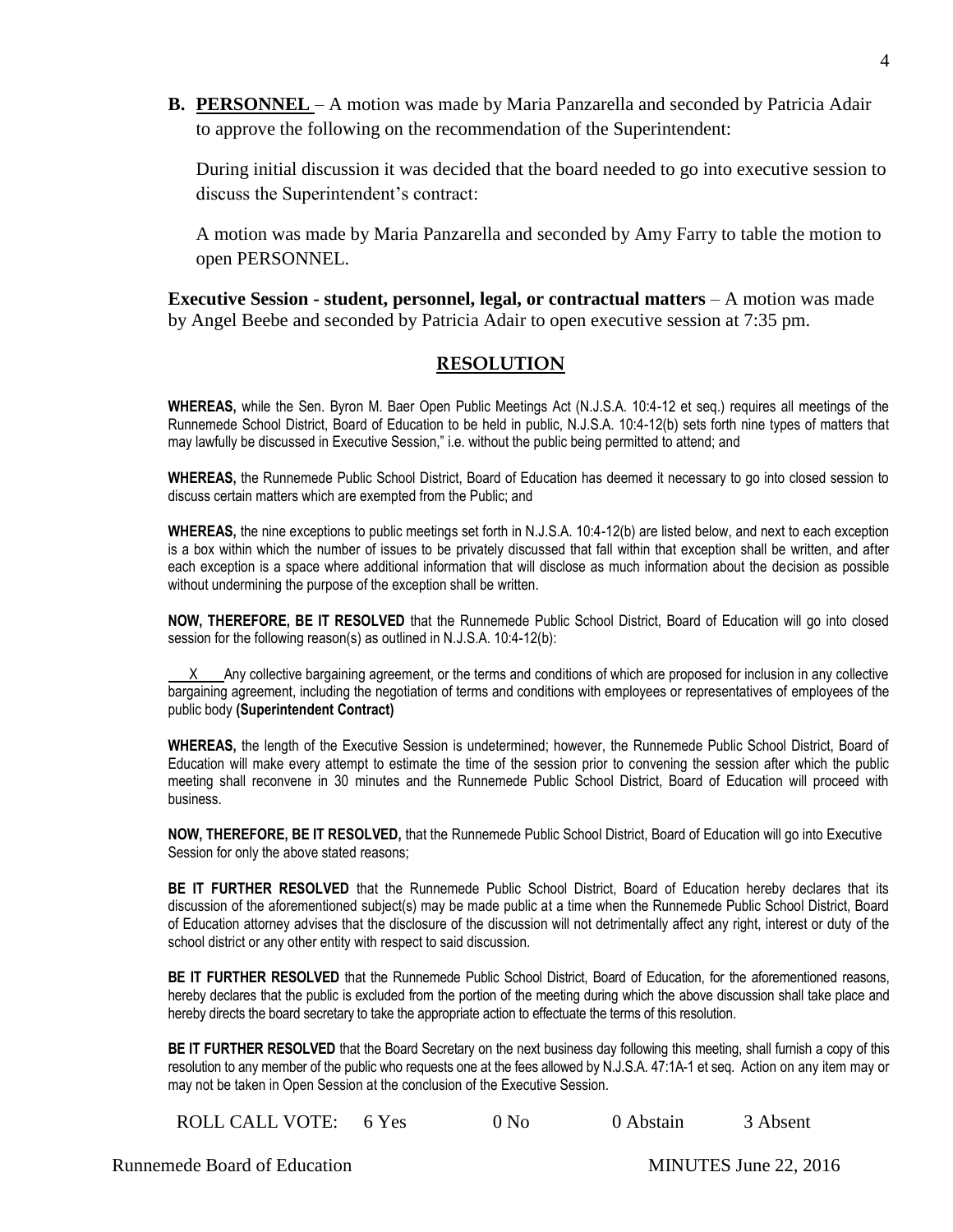A motion was made by Maria Panzarella and seconded by Angel Beebe to return to public session at 8:05pm

A motion was made by Maria Panzarella and seconded by Naomi Davidson to un-table Personnel

- 1. Anthony Chiaravalloti as Substitute Bus Driver
- 2. Trish Rizzi as Bus Driver /Custodian Step 2 \$35,340.00
- 3. Ashley Ordile as Elementary Teacher at Bingham School at Step 1 BA \$50,000
- 4. Courtney McGee as Speech Language Specialist at Volz School at Step 1 MA \$52,000
- 5. Transfer Erin Whitescarver from Title I Program, Summer of 2016 to ESY Program
- 6. Resignation of Andrea Foglietta Para Professional at Volz, as of June 30, 2016
- 7. Resignation of Kristen Mitchell Elementary Teacher at Bingham, as of June 30, 2016
- 8. Annemarie Monico moving from Step 2 BA \$50,585.00 to Step 2 MA \$52,585, September 1, 2016
- 9. Paint Crew for Summer 2016 Elaine Colton, Dana D'Ilario, Bob Clark and Dominique Dockery
- 10. Tracey Kohlepp as 5.5 hr. Food Service Worker at Downing School
- 11. The following staff for Before and After Care Program Amy Farry asked if the board would be reviewing job description and policies. Angel Beebe asked about the hourly rate, which Dr. McCarron clarified to be \$15 / hour **2016-2017 Before and After Care Program**

## *Supervisor* **(\$20 / hour)** Scott Marakovits

**Daily Workers** (Rates below / \$15 an hour on early dismissal days)

|                       | <b>AM Session</b><br>6:30 am - start of day     | <b>PM Session</b><br>end of day $-6:00$ pm        | <b>Substitutes</b>                   |
|-----------------------|-------------------------------------------------|---------------------------------------------------|--------------------------------------|
| <b>Bingham School</b> | \$30/day<br><b>Cindy Stone</b><br>Judith Leming | \$45 / day<br><b>Cindy Stone</b><br>Judith Leming | All Schools /Times<br>Tracey Kohlepp |
| <b>Downing School</b> | \$30 / day                                      | \$45 / day                                        |                                      |
| <b>Volz School</b>    | \$15/day<br>Elaine Colton                       | \$60/day<br>Michelle Betteridge                   |                                      |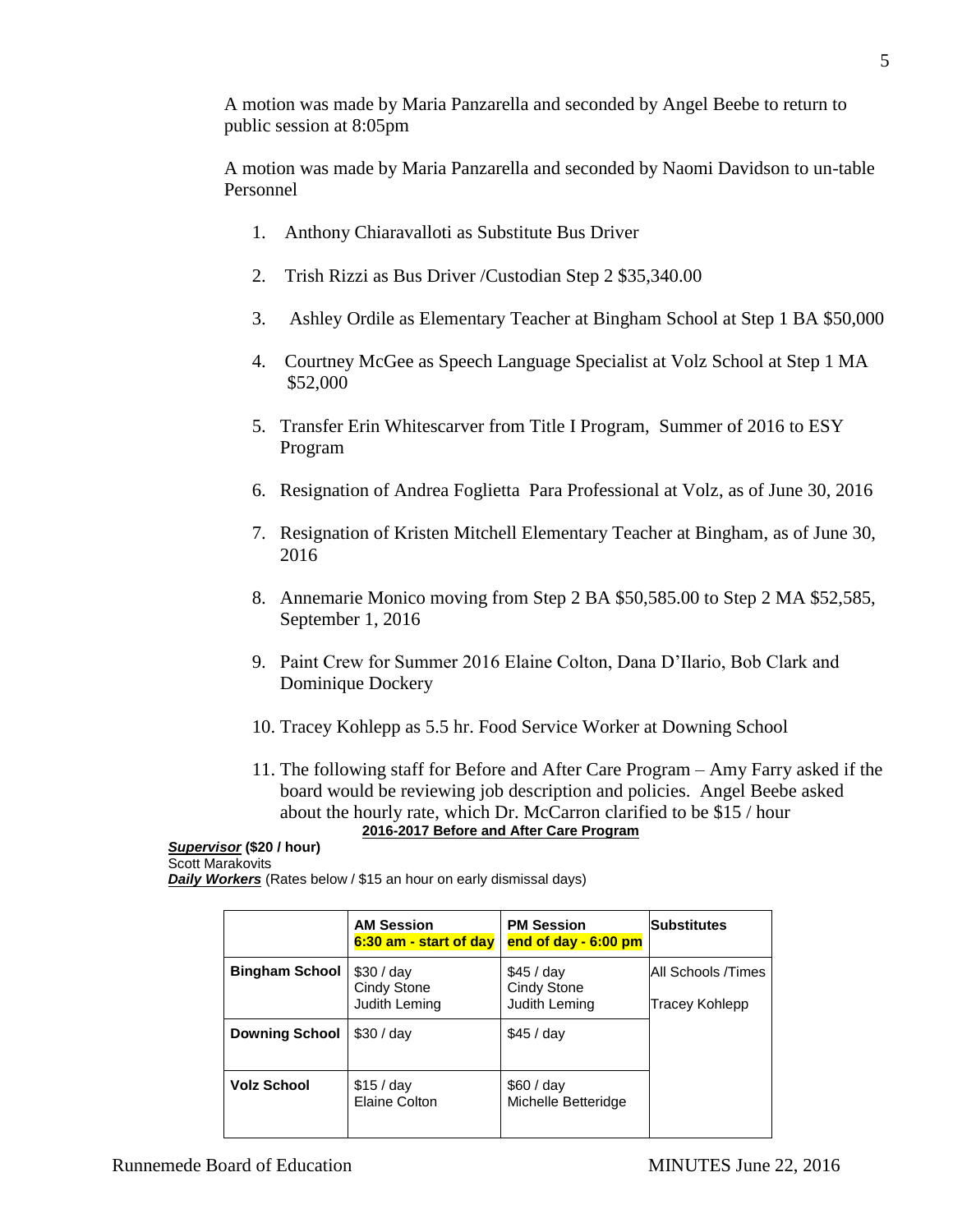12. Teachers for Summer Library (2 hrs. per week):

Lisa Maitag Volz – Wednesdays 1PM – 3PM Joan Greenwood – Bingham – Tuesdays 1PM – 3PM Downing – Thursdays 1PM – 3PM Substitutes – Karen Engelhart, Alexis Guzik, Michelle Betteridge, Regina Ritchie

- 13. Approve to move Dan Laluk from hourly technology support to assistant technology coordinator (12 months) at \$35,000 (based on shared service with Runnemede Borough)
- 14. Approve submission of 2016-2019 contract for Mark Iannucci, Superintendent of Schools to the Executive County Superintendent of Schools for approval.
- 15. Approve 2016 2019 contract for Mark Iannucci, Superintendent of Schools (pending approval of Executive County Superintendent of Schools)

Mr. Pili introduced the new staff members that were approved and present during the board meeting

|  | ROLL CALL VOTE: 6 Yes |  | 0 N <sub>0</sub> | 0 Abstain | 3 Absent |
|--|-----------------------|--|------------------|-----------|----------|
|--|-----------------------|--|------------------|-----------|----------|

- **C. FINANCE** A motion was made Maria Panzarella and seconded by Naomi Davidson to approve the following on the recommendation of the Superintendent and School Business Administrator as attached:
	- 1. Transfers and Appropriation/Revenue Adjustments *May 2016* Cash Report – *May 2016* Receipt Report – *May 2016* Treasurer's Report – *May 2016* Board Secretary's Report -- *May 2016*
	- 2. Professional Development Workshops

| <b>NAME</b>        | <b>WORKSHOP/CONFERENCE</b>       | DATE(S)/TIME        | <b>COST</b> |
|--------------------|----------------------------------|---------------------|-------------|
| Rebecca Giordano   | New Direct Certification Process | 6/27/16             | $\theta$    |
| Ruby Jewell        | Information for SY 2-16-2017     | $10:00am - 12:00pm$ |             |
| Sean McCarron      | Sponsor: NJ Department of        |                     |             |
| Anne Wilder        | Agriculture, SNEARS              |                     |             |
|                    | Location: Webinar                |                     |             |
| Lori Carroll-Kline | Wilson Reading System            | 7/18/16             | \$589.00    |
|                    | <b>Introductory Workshop</b>     | 7/19/16             | Mileage     |
|                    | Sponsor: Wilson Language         | 7/20/16             |             |
|                    | Training (Co-Sponsored by NJ     | $9:00am - 3:30pm$   |             |
|                    | Branch of IDA)                   |                     |             |
|                    | Location: Mt. Laurel, NJ         |                     |             |
| Julie Carroll      | Fundations Level K Workshop      | 7/18/16             | \$259.00    |
|                    | Sponsor: Wilson Language         | 9:00am 3:30pm       | Mileage     |
|                    | Training (Co-Sponsored by NJ     |                     |             |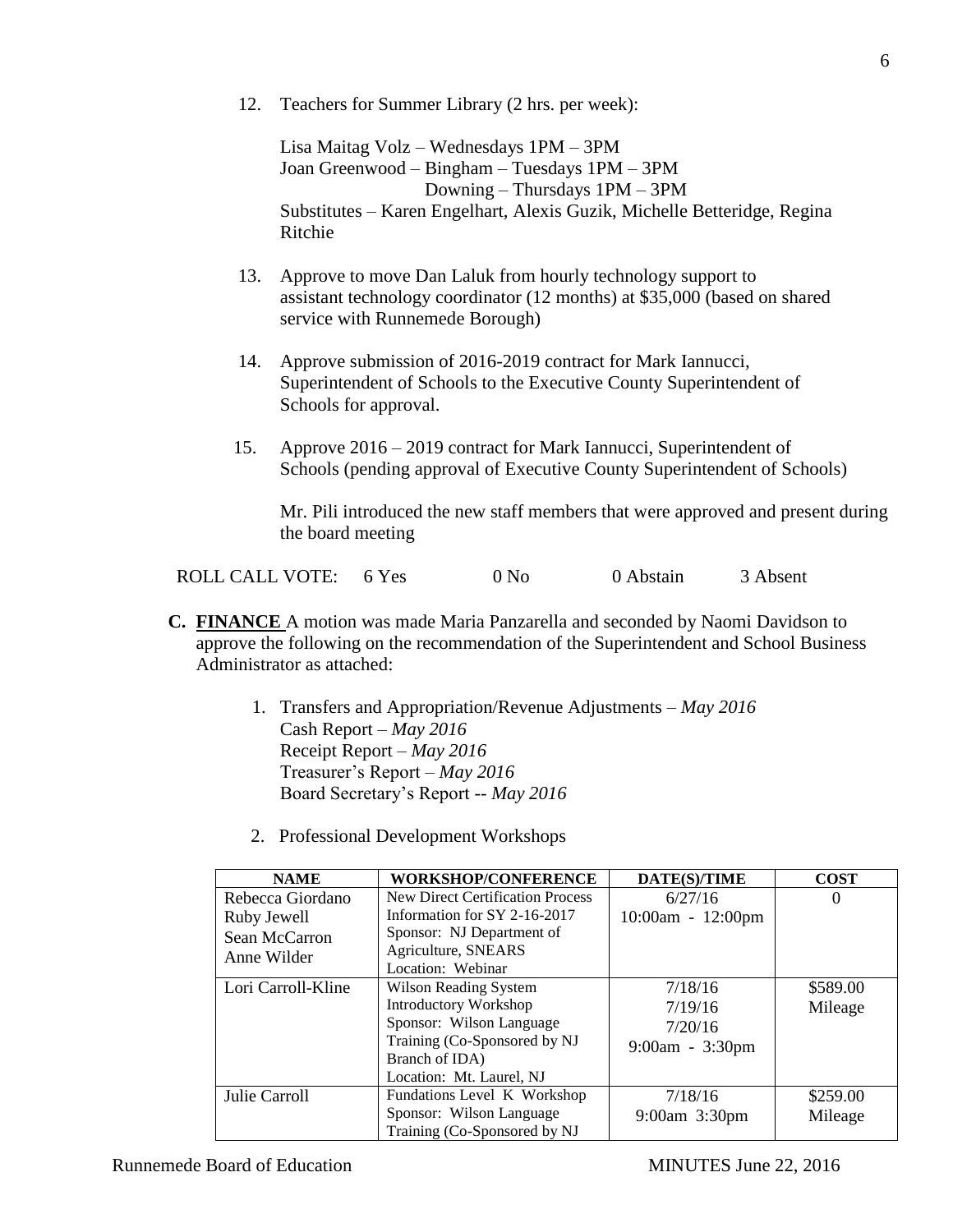|                                                                                                                                                                                                                 | Branch of IDA)<br>Location: Mt. Laurel, NJ                                                                                                            |                                  |                                                                           |
|-----------------------------------------------------------------------------------------------------------------------------------------------------------------------------------------------------------------|-------------------------------------------------------------------------------------------------------------------------------------------------------|----------------------------------|---------------------------------------------------------------------------|
| Stephen Bonora<br>Mark Iannucci<br>Sean McCarron                                                                                                                                                                | 12 <sup>th</sup> Annual Gifted & Talented<br>Learning Fair<br>Sponsor: EIRC<br>Location: Camden County<br>College, Blackwood, NJ                      | 10/7/16<br>8:30am - 2:00pm       | $$90.00 \times 3 =$<br>Total: \$270.00<br>Mileage                         |
| Patricia Adair<br>Arlene Anderson<br>Angelina Beebe<br><b>Charles Buchheim</b><br>Naomi Davidson<br>Amy Farry<br>Joseph Impagliazzo<br>Mark Iannucci<br>Sean McCarron<br>Maria Panzarella<br>Samantha Spaulding | New Jersey School Boards<br>Association 2016 Conference<br>Sponsor: NJSBA<br>Location: Atlantic City<br><b>Convention Center</b><br>Atlantic City, NJ | 10/25/16<br>10/26/16<br>10/27/16 | \$1,400.00<br>(Group Rate)<br>Mileage<br>Hotel per state<br>approved rate |

3. Payment of Bills (Bills Lists attached)

| <b>ACCOUNT PERIOD/BATCH #</b>        | <b>TOTAL AMOUNT</b> |
|--------------------------------------|---------------------|
| Bills List #1 $-$ Payroll 05/13/16   | \$348,936.94        |
| Bills List $#2$ – Payroll $05/27/16$ | \$351,385.27        |
| Bills List #3 $- A/P$ Batch #63      | \$261,002.91        |
| Bills List #4 - NONE                 | $\$ 0$              |
| Bills List $#5 -$                    | \$23,916.56         |
| Cafeteria – $A/P$ Batch #60          | \$15,649.40         |
| <b>TOTAL</b>                         | \$1,000,891.08      |

- 4. Approve the amendment as submitted and approved by the department of education for non public NCLB funding in the amount of \$7,905 transferred from 20-231-100-101-NP to 20-231-100-300-NP for services paid to CCESC.
- 5. Accept the NJSIG Safety Grant in the amount of \$3,782.13 and approve the submission of the Safety Grant to NJSIG by June 30, 2016.
- 6. Agreement with E-Rate Partners, LLC to provide E-Rate services for the Funding Year 2017.
- 7. Approve the following tax shelter annuity companies contingent with compliance with IRS regulations and information sharing agreements with OMNI:
	- 1. Met Life
	- 2. ING
	- 3. Fidelity
	- 4. Siracusa
	- 5. Vanguard
	- 6. Equitable
	- 7. Lincoln Financial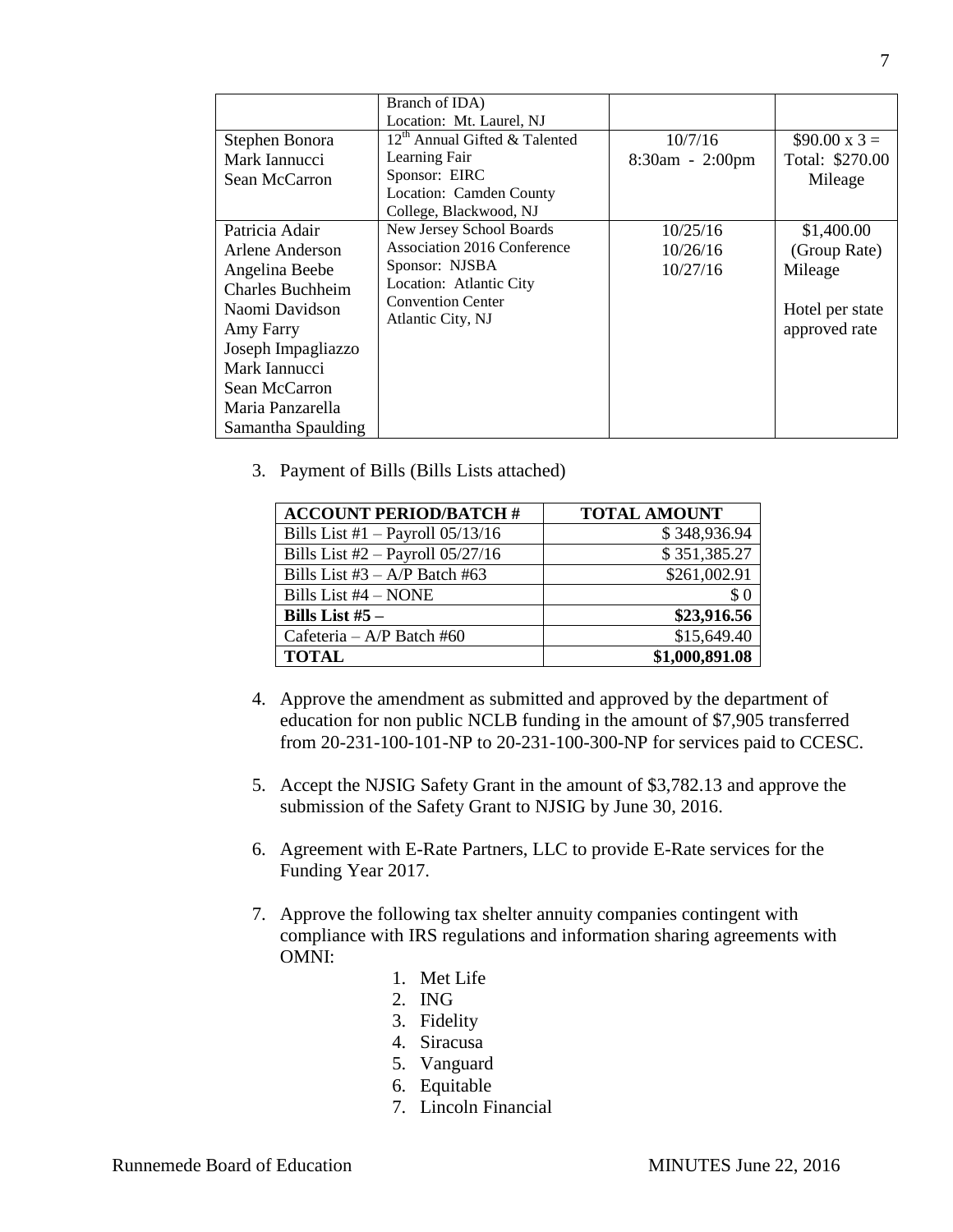- 8. Approve Dr. Sean McCarron, School Business Administrator/Board Secretary, as the district Purchasing Agent with a bid threshold of \$40,000 and a quote threshold of \$6,000.
- 9. Move that the School Business Administrator be authorized to process invoices and pay necessary bills for June and July 2016 with Board confirmation at the August meeting.
- 10. Authorize the School Business Administrator to do account transfers that may be needed to close the fiscal year with Board confirmation at the next regular meeting.
- 11. Approve resolution to transfer funds to Reserve Accounts:

## RESOLUTION 16-0622

WHEREAS, NJSA 18A:21-2, NJSA 18A:7G-13, and NJSA 18A7F-41 permit a Board of Education to establish and/or deposit into certain reserve accounts at year end, and

WHEREAS, the aforementioned statutes authorize procedures, under the authority of the Commissioner of Education, which permit a board of education to transfer unanticipated excess current revenue or unexpended appropriations into reserve accounts during the month of June by board resolution, and

WHEREAS, the Runnemede Board of Education wishes to transfer unanticipated excess current year revenue or unexpended appropriations from the general fund into the following accounts at year end if funds are available: *Capital Reserve and Maintenance Reserve*, and

WHEREAS, the Runnemede Board of Education has determined that an amount *not to exceed* \$500,000 for the Capital Reserve and \$500,000 for the Maintenance Reserve each is available for such purpose of transfer;

NOW THEREFORE BE IT RESOLVED by the Runnemede Board of Education that it hereby authorizes the district's School Business Administrator to make this transfer consistent with all applicable laws and regulations.

- 12. Approve the Business Administrator to manage the grant allocations throughout the 2016-2017 school year and submit amendments as necessary.
- 13. Authorization for the Runnemede Board of Education to enter into a Cooperative Pricing Agreement with the Educational Services Commission (Co-op #65MCESCCPS) for the 2016-2017 school year.
- 14. Authorization for Business Administrator/Board Secretary to transfer and wire funds by telephone or Internet.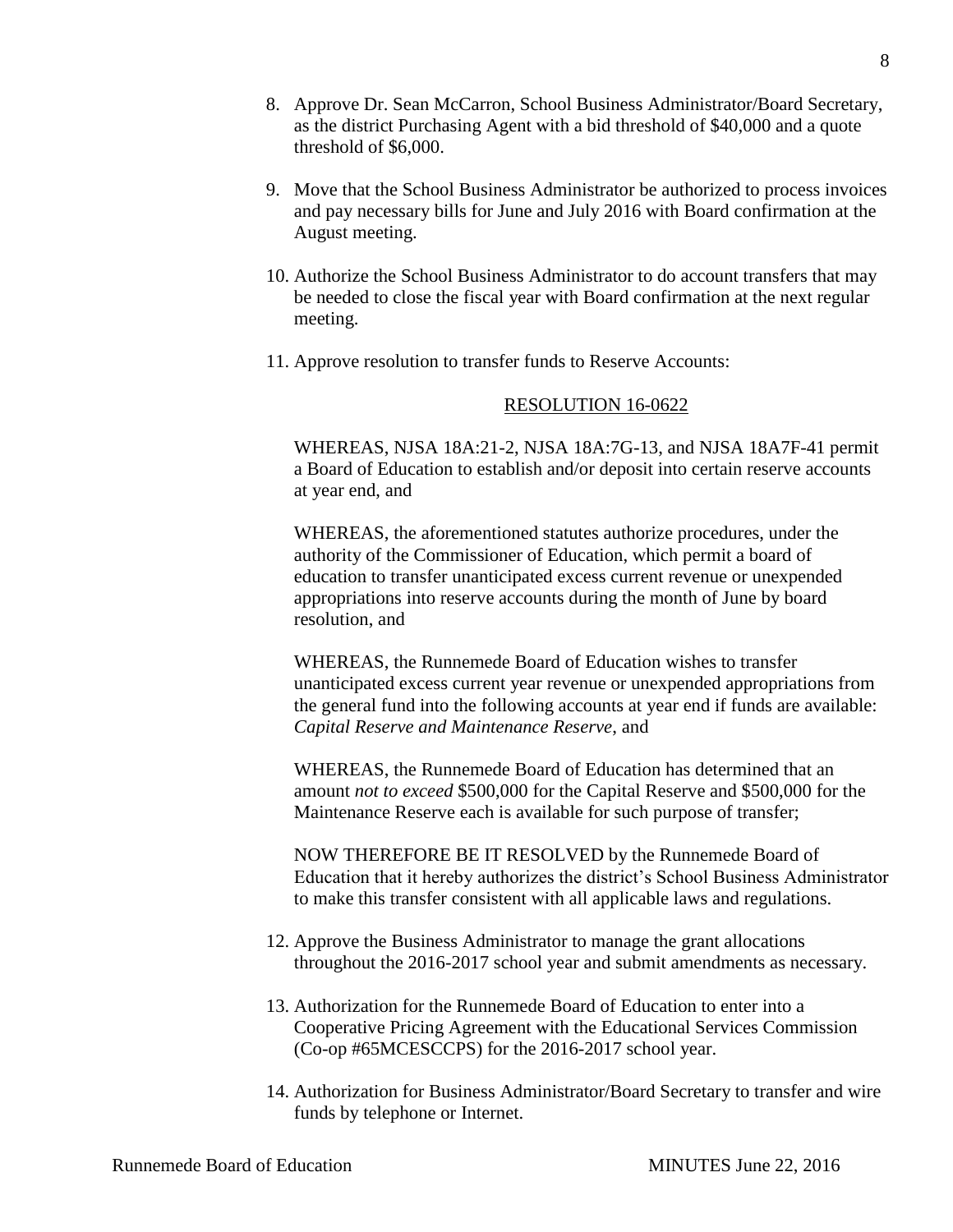| <b>Account Name</b>              | <b>Number of Signatures Required</b> | <b>Personnel Responsible</b>     |
|----------------------------------|--------------------------------------|----------------------------------|
| <b>Regular Checking Accounts</b> | <u>3</u>                             | President or Vice-President,     |
|                                  |                                      | Board Secretary, Treasurer       |
| Payroll Account                  |                                      | <b>President or Treasurer</b>    |
| <b>Agency Account</b>            |                                      | Board Secretary, Superintendent  |
| <b>Student Activity Account</b>  | $\overline{2}$                       | Board Secretary, Superintendent, |
|                                  |                                      | Principal                        |
| Petty Cash                       | $\overline{2}$                       | Board Secretary, Superintendent, |
|                                  |                                      | or Principal                     |
| Lunch Account                    | $\overline{2}$                       | Board Secretary, Superintendent, |
|                                  |                                      | or Principal                     |
| Unemployment Account             | $\overline{2}$                       | Board Secretary, Superintendent, |
|                                  |                                      | or Principal                     |
| <b>Flexible Spending Account</b> | $\overline{2}$                       | Board Secretary,                 |
|                                  |                                      | Superintendent, or Principal     |

15. Approve the following persons to be authorized to sign checks and vouchers of the Board of Education:

16. Appoint the following individuals for the 2016 – 2017 school year:

| <b>Name</b>        | <b>Position</b>                      | <b>Title</b>                        |
|--------------------|--------------------------------------|-------------------------------------|
| <b>Frank Hines</b> | Maintenance Supervisor               | <b>Indoor Air Quality Designee</b>  |
| <b>Frank Hines</b> | Maintenance Supervisor               | Pest Management Coordinator         |
| <b>Frank Hines</b> | Maintenance Supervisor               | Right to Know Officer               |
| <b>Frank Hines</b> | Maintenance Supervisor               | Chemical Hygiene Officer            |
| <b>Frank Hines</b> | Maintenance Supervisor               | <b>AHERA</b> Coordinator            |
| Jade Yezzi         | Principal – Bingham / Downing        | <b>Affirmative Action Officer</b>   |
| Jade Yezzi         | Principal – Bingham / Downing        | 504 Committee Coordinator           |
| Sean McCarron      | <b>School Business Administrator</b> | <b>Agency Compliance Officer</b>    |
| Sean McCarron      | <b>School Business Administrator</b> | <b>Custodian of Records</b>         |
| Sean McCarron      | Supervisor of C & I                  | District HIB Coordinator            |
| Sean McCarron      | Supervisor of $C \& I$               | <b>District Testing Coordinator</b> |

- 17. Approve the second year of a two year contract with South Jersey Energy for electrical power supply beginning May 2015 to May 2017 through the Alliance for Competitive Energy Sources (ACES) program.
- 18. Acknowledge Direct Energy Business Marketing to purchase natural gas through ACES (Alliance for Competitive Energy Services) Bid Cooperative Pricing System March 2015 through November 2016 (21 month contract term).
- 19. **RESOLVED**, that the Runnemede Board of Education authorize the maintenance of petty cash accounts, for general use in 2016-2017 school year, not to exceed \$300 for the Business Office, \$100 for Mary Volz School office, \$100 for Downing School office and \$100 for Bingham School office.
- 20. Cafeteria prices for the 2016-2017 school year: Breakfast \$1.50 / Lunch \$2.75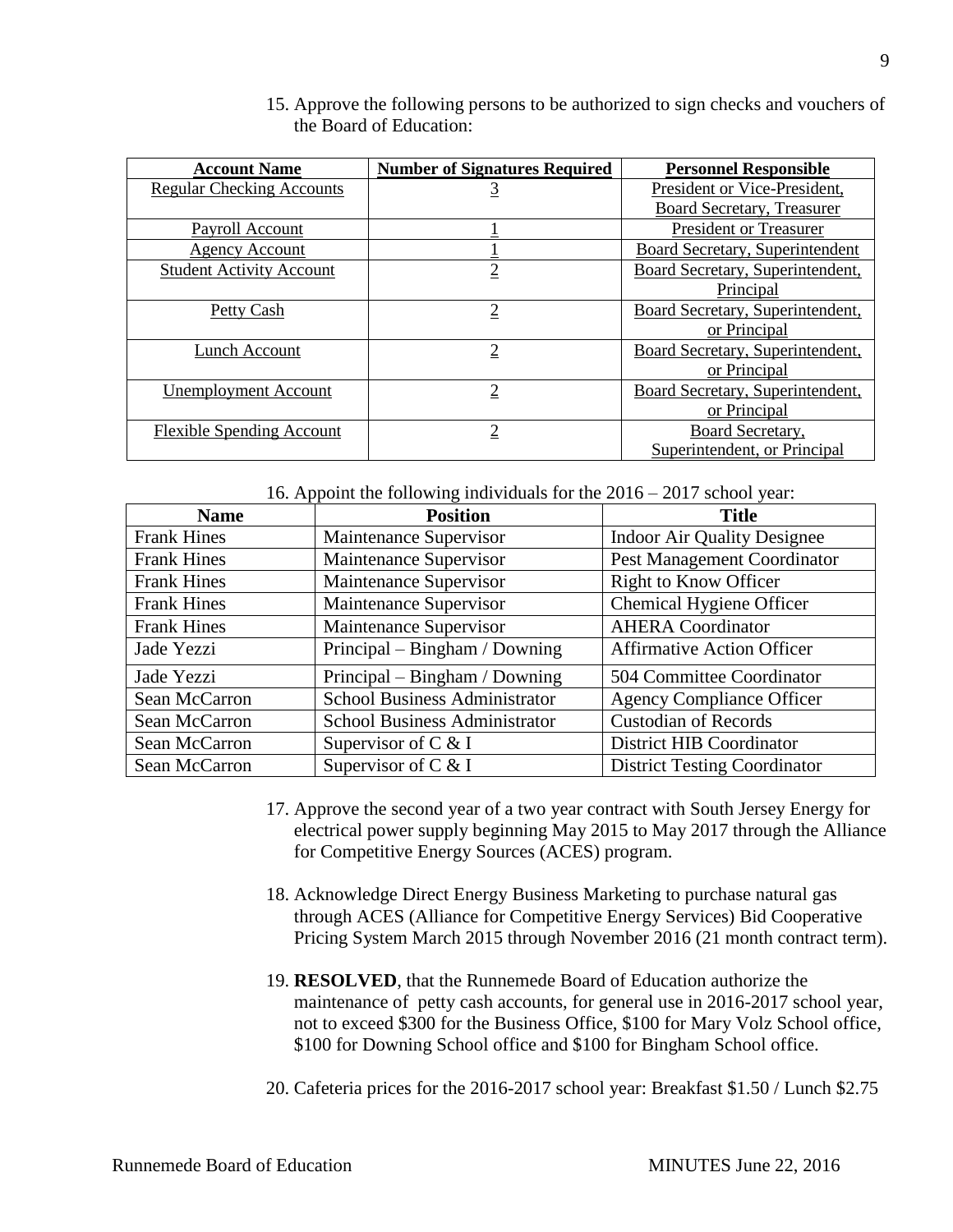- 21. Reappointment of Rullo & Julliet Associates, Inc. as Right to Know and PEOSH Hazard Communication consultant. They will also perform our Six Month Periodic Asbestos Surveillances and provide PEOSH Hazard Communications training session updates to our maintenance and custodial staff during the 2016-2017 school year.
- 22. Pursuant to PL 2015, Chapter 47 the Runnemede Board of Education intends to renew the following contracts previously awarded by the board of education. These contracts are, have been, and will continue to be in full compliance with all state and federal statutes and regulations; in particular, New Jersey Title 18A:18 et.seq, NJAC Chapter 23, and Federal Uniform Administrative Requirements 2CFR, Par200:

| Adams, Gutierrez & Lattiboudere                                                       | Education Inc.                                   | Orbit Software-Bus Boss         |  |  |
|---------------------------------------------------------------------------------------|--------------------------------------------------|---------------------------------|--|--|
| All Occasions Transport Service                                                       | Educational Data, Inc.                           | <b>Quality Landscaping</b>      |  |  |
| Bayada Health Care                                                                    | <b>EIRC</b> Consortia Agreement                  | <b>Pitney Bowes</b>             |  |  |
| BHPRSD Interlocal Service-Transp.                                                     | <b>Epic Health Services</b>                      | Realtime                        |  |  |
| <b>BHPRSD</b> Food Service Agreement                                                  | Epstein, Barbara                                 | Rehab Connection OT/PT          |  |  |
| <b>BHPRSD Maintenance Agreement</b>                                                   | E-rate                                           | Republic Services               |  |  |
| <b>BHPRSD Joint Transportation</b>                                                    | <b>First Student Transportation</b>              | Ricoh                           |  |  |
| <b>Blackboard Connect</b>                                                             | GCSSSD Co-Op Transp.                             | Rullo & Juillet                 |  |  |
| Borough of Runnemede Technology                                                       | <b>GCSSSD Misc. Services</b>                     | School Dude                     |  |  |
| <b>Brookfield Schools</b>                                                             | GCSSSD - Cress                                   | SJTP-SJ Tech Partnership        |  |  |
| Brown & Brown Benefits                                                                | <b>Holcomb Bus Company</b>                       | Source4Teachers                 |  |  |
| <b>B-Safe</b>                                                                         | Kennedy University Hospital                      | SRI & ETTC Services             |  |  |
| <b>Camden County Elementary League</b>                                                | Lindenwold BOE Title III Consortia               | Star Pediatric Home Care Agency |  |  |
| <b>CCESC IDEA/Non Public</b>                                                          | Line Systems                                     | Sterling H.S. Shared Services   |  |  |
| <b>CCESC Misc. Services</b>                                                           | <b>Maxim Healthcare Services</b>                 | <b>Strauss Esmay Associates</b> |  |  |
| <b>Colonial Transport</b>                                                             | McGough Bus Company                              | Systems 3000                    |  |  |
| Comcast                                                                               | Nemours - Alfred I. DuPont                       | T & L Transportation            |  |  |
| Cooper Employee Assistance Prog.                                                      | NJ Commission for the Blind                      | <b>Tab Shredding</b>            |  |  |
| Delta-T Group                                                                         | <b>NWEA</b>                                      | <b>Western Pest Services</b>    |  |  |
| Duff & Phelps (American Appraisal)                                                    | Omni Group                                       |                                 |  |  |
| 23. Course reimbursement for the following staff:                                     |                                                  |                                 |  |  |
|                                                                                       | Cathleen Summerfield<br>945.00<br>$\mathbb{S}^-$ |                                 |  |  |
| Christine Cirillo                                                                     | 428.00<br>\$                                     |                                 |  |  |
| Kayleigh Root                                                                         | \$2,000.00                                       |                                 |  |  |
| Kristin Ambrose                                                                       | \$2,000.00                                       |                                 |  |  |
| Meghan Bollendorf                                                                     | \$2,000.00                                       |                                 |  |  |
| Stephen Bonora                                                                        | \$840.00                                         |                                 |  |  |
| Christina Ayusa                                                                       | \$1,185.00                                       |                                 |  |  |
| Mary Moore                                                                            | \$2,000.00                                       |                                 |  |  |
|                                                                                       |                                                  |                                 |  |  |
| 24. Approve transfer of funds, \$9,955.84, from 11-000-262-610-VZ to                  |                                                  |                                 |  |  |
| 12,000, 262,720, $AD$ of $\cos A$ against execute for the grup age of courst election |                                                  |                                 |  |  |

12-000- 262-730-AD, a fixed asset account, for the purchase of carpet cleaning machines.

| ROLL CALL VOTE: 6 Yes<br>0 N <sub>0</sub> | 0 Abstain | 3 Absent |
|-------------------------------------------|-----------|----------|
|-------------------------------------------|-----------|----------|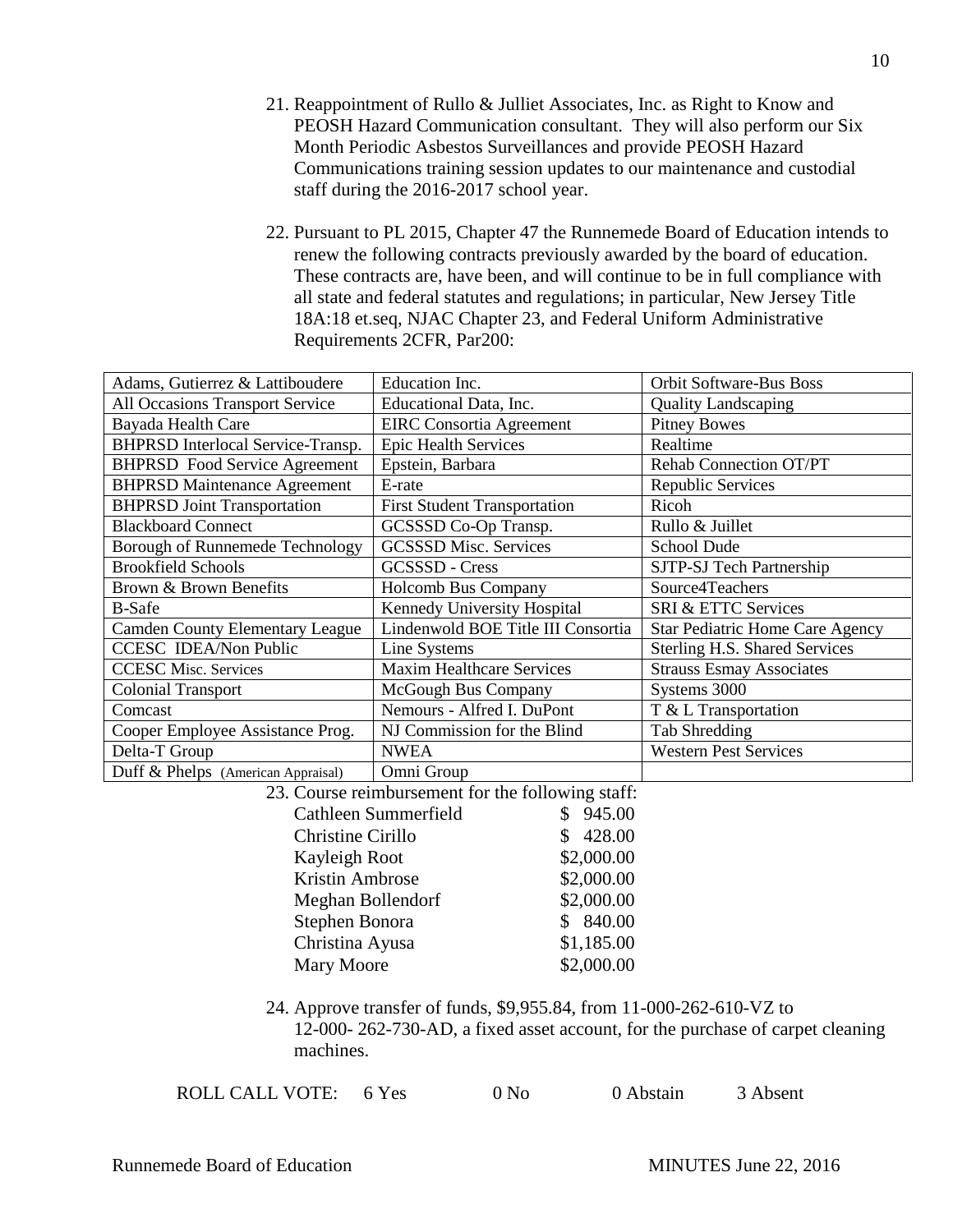**D. CURRICULUM** – A motion was made by Naomi Davidson and seconded by Patricia Adair to approve the following on the recommendation of the Superintendent:

- 1. Course Approval for following Teachers 2016 2017 School Year Scott Marakovits – *"LEAD6103 Evidence - Based Learning and Technology"* July 2016 – September 2016 *"SEMI6601 Doctoral Seminar 1"* July 2016 – August 2016 Cathy Summerfield – "*BEHP5017 Targeted Topics of Behavior Analysis"* July 2016 – September 2016 "*BEHP5016 Ethical & Professional Conduct of Behavior Analysts"* July 2016 – September 2016 *"BEHP5018 Advanced Topics in Behavior Analysis"* January 2017 – March 2017 Christine Cirillo – *"Education in America"* – Fall Semester *"Behavior Management"* – June 2016 – July 2016 Erin Whitescarver – *"Neurological Bases of Educational Disorders"* September 2016 – January 2017 Karen Engelhart – *"Arts Education for Early Learning & Emergent Literacy"* Summer 2016 *"Building Meaningful Partnerships – Connecting Schools, Families and Communities"* Summer 2016
- ROLL CALL VOTE: 6 Yes 0 No 0 Abstain 3 Absent
- **E. POLICIES/PUBLIC RELATIONS**  No Action. Mr. Buchheim discussed the committee meeting that was held prior to the regular board meeting.

#### **XVI**. **Recognition of Citizens and Staff – non-agenda items**

1. John Schmidt questioned approval of the April Minutes due to the fact there were not enough members present in May who were also present in April to approve the minutes

2. John Schmidt stated that it was brought to his attention that a current sitting board member is residing outside of Runnemede. He asked if anyone was aware of this and if we could make sure that all members are domiciled in Runnemede.

3. John Schmidt asked if committee meetings are open to the public, citing effective majority and a 2006 Spring Lake OPMA decision.

## **XVII. Board/Committee Meetings**

| Reminder: | Tuesday, June 28, 2016   | Caucus Meeting $@$ 6:00 pm            |
|-----------|--------------------------|---------------------------------------|
|           | Tuesday, July 5, 2016    | Council Meeting $@ 7:00$ pm           |
|           | Wednesday, July 13, 2016 | Planning / Zoning $@ 7:00$ pm         |
|           | Wednesday, July 20, 2016 | Board of Education Meeting $@1:00$ pm |
|           | Tuesday, July 26, 2016   | Caucus Meeting $@$ 6:00 pm            |